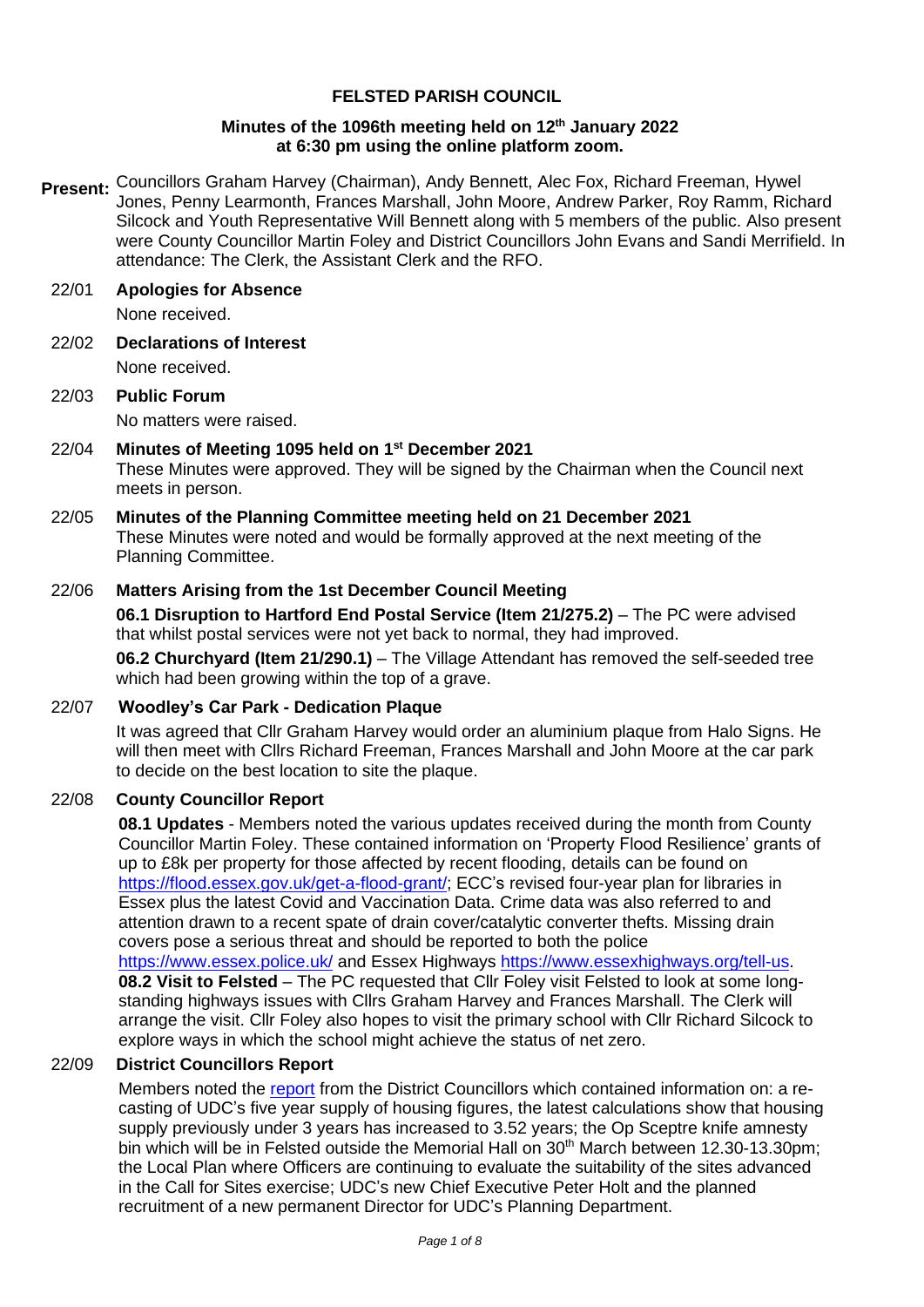## 22/10 **County Councillor Locality Fund**

Proposed by Cllr Frances Marshall, seconded by Cllr Andy Bennett it was unanimously agreed to apply to ECC for a grant from the Locality Fund to purchase a dual capacity bin to be sited near the MUGA. The bin will cost in the region of £800. Should funds be granted the Clerk will place an order for the bin.

## 22/11 **Finance**

**11.1 Payments** - Members considered the list of payments on page 7. Proposed by Cllr Roy Ramm, seconded by Cllr Richard Freeman the payments list was unanimously approved.

**11.2 Receipts** - Members noted receipts covering two months from 1st November to 31st December The receipts totalled £1804 and consisted of: £200 Felsted Focus Advertising / Donations; £85 Allotment Rents; £750 Christmas Tree Donations and £769 from the Felsted Events Committee re deposits for Platinum Jubilee Events.

**11.3 Donations re Christmas Tree/Felsted Focus** – Cllr Richard Freeman advised the PC that he was in possession of £118 given to him at the Christmas Decoration Event for donations towards both the Christmas Tree / Felsted Focus. Once expenditure for the Decoration Event has been finalised any remaining balance will be allocated to the Felsted Focus.

**11.4 Consideration and approval of 2022-23 Budget and Precept** - The Finance Committee unanimously recommended the Budget / Precept to the full PC (see page 8). A rigorous investigation of the funds needed to fulfil the needs of the parish in the coming year established that a precept of £106,000 is required. The increase from the 2021-22 precept of £85,000 is required in order to bring the PC back on the path to achieving one full year's reserves as recommended by the auditor. A precept of £106,000 gives a cost for a band D property of £77.27 p.a. (see page 8) which represents an increase of £14.93 p.a. on the previous year. The Finance Committee bench marked against other local parishes whose band D precept levels for 2020-21 were as follows: Flitch Green £60; Stebbing £72 and Little Dunmow £86. Felsted at £77.27 remains in the same range of its closest neighbouring parishes. Proposed by Cllr John Moore, seconded by Cllr Frances Marshall members unanimously agreed both the budget and the precept of £106,000.

The PC thanked the RFO for looking after the finances of the parish so diligently. *Note: The RFO left the meeting at this point.*

## 22/12 **Correspondence**

Members noted the Correspondence received (see page 6) including the following:

**12.1 SLCC Petition to allow councils in England to have the choice to meet remotely** – It was unanimously agreed that the Clerk would sign the petition and forward the link to all councillors enabling them to also sign the petition.

**12.2 Uttlesford Citizens Advice Request for Donation** – This will be considered by the Finance Committee during their July meeting, as part of the committee's annual review of donations.

**12.3 Resident Complaint re The Swan** – The PC agreed that the resident had raised his concerns with the relevant authorities and no action was therefore required by the PC.

**12.4 Resident Letter To Chair of Finance Committee** – The comments were noted. The original objection investigated by the External Auditor was not accepted by them for further consideration. The PC noted however that the investigation by the Auditor incurred a charge of £355 plus Vat to the PC.

**12.5 Request for footpath from top of Jolly Boys Lane North to Bus Shelter/Post Box** – This will be discussed at the next Highways Committee meeting.

**12.6 Resident letter re Allotments** – The posts/rails from the top left corner of the allotments have been illegally removed by persons unknown. The Clerk will report this act of vandalism/theft to the police. The Village Attendant will erect new posts/rails immediately.

## 22/13 **Nature Area Working Group**

Cllr Graham Harvey stood down as Chairman of the Working Group although he remains a member. Proposed by Cllr Graham Harvey, seconded by Cllr Frances Marshall and unanimously agreed Cllr Andrew Parker was elected as the new Chairman of the Nature Area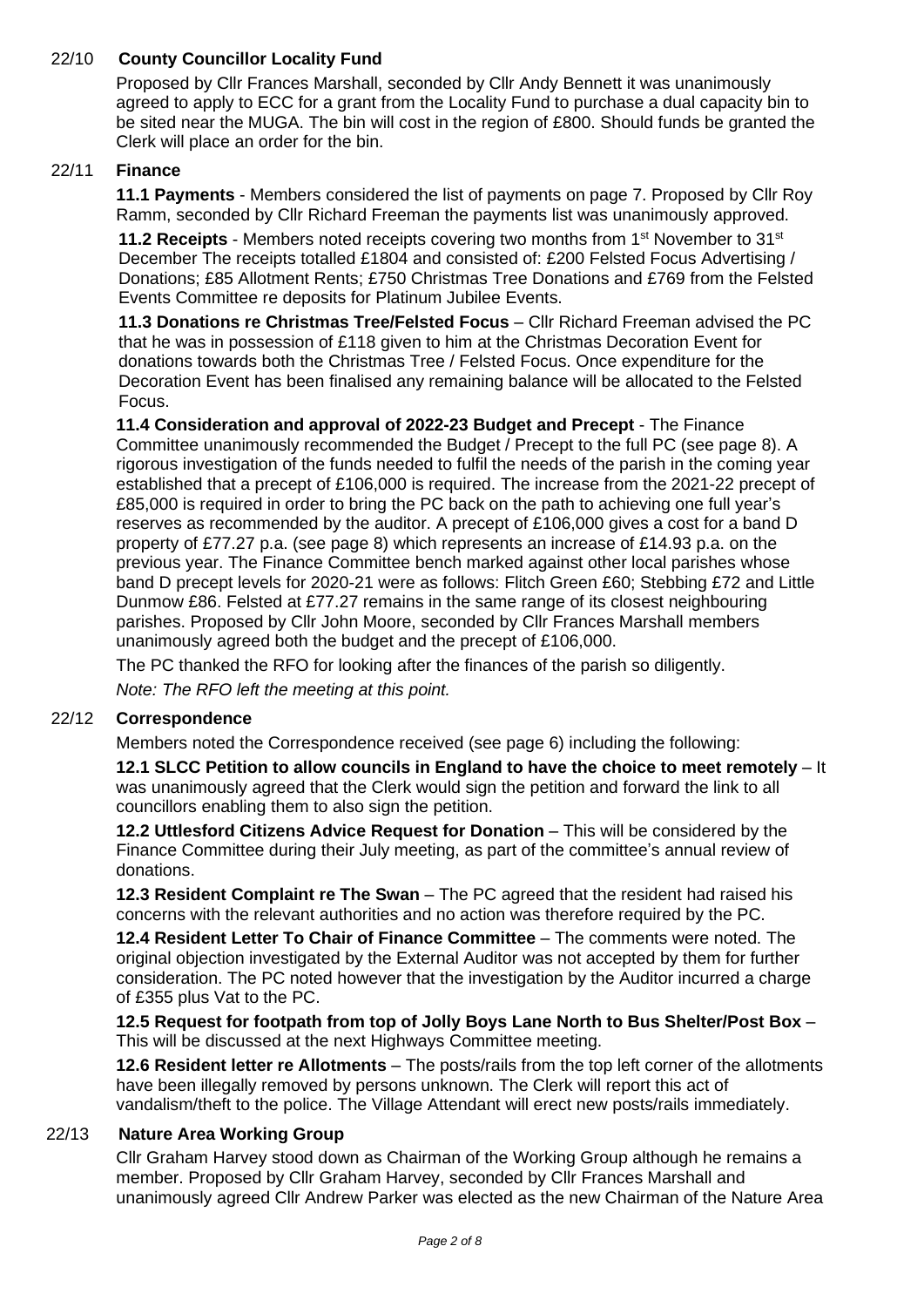Working Group.

## 22/14 **A & J Lighting Price Increases**

The PC were advised that their Street Lighting Contractor was increasing their call out charge from £70 to £80 with the cost of spares parts such as replacement lamps also increasing by approximately 8%. Asst Clerk advised the PC that the contractors were called out roughly once a quarter. Proposed by Cllr Frances Marshall, seconded by Cllr Andrew Parker it was unanimously agreed to accept the price increases.

## 22/15 **District Flood Risk Assessment**

Asst Clerk advised that she was compiling a report to submit to UDC's Flood Risk Assessment Study. Data from the study will be used to inform the Local Plan. Councillors were invited to submit any additional flooding information to Asst Clerk before the deadline of 17<sup>th</sup> January 22.

## 22/16 **Alms Houses – Resident only Parking Signs**

Cllrs Graham Harvey and Frances Marshall are to meet with Simon Wooley from the school regarding the parking signs.

## 22/17 **The Pavilion**

Two quotes have been received. A third is awaited. Additional electrical works for extractor fans may be required. The contractors will be asked to include the extra works in revised quotes before they are considered by the PC. It may then be possible to obtain a partial grant from the Football Foundation prior to the commencement of works.

## 22/18 **Bury Farm Section 106 Agreement**

At the PC meeting on 1 December 21 it was unanimously agreed that due to disappointingly slow progress under the PC's current advisors Holmes and Hills the PC would investigate engaging with a different firm of advisors (Minute 21/285). Cllr Graham Harvey approached Birketts in Chelmsford, they are expected to respond in the near future.

## 22/19 **Hm The Queen's Platinum Jubilee**

The details for a day of celebrations in Felsted on Friday  $3<sup>rd</sup>$  June 22 are currently being worked on. More details will follow soon.

## 22/20 **Chairman's Matters**

**20.1 Village Attendant** - The Chairman noted that the Village Attendant had attended to the vandalised gate at the main car park on Christmas Day (see Item 22/21.3). He expressed the gratitude of the PC for this level of dedicated service.

**20.2 Bannister Green Villas -** Cars are parking/blocking the pavement preventing use by pedestrians. The Clerk will report this matter to the police.

**20.3 Stevens Lane/Frenches Green Road** – The PC noted that construction / trade vehicles parking on the side of the road are causing some problems.

**20.4 Hollow Road/Molehill Green** – The flooding situation has not improved, the road surface has now disappeared and the road is becoming impassable. County Councillor Martin Foley will visit the site together with Cllr Graham Harvey (see Item 22/08.2).

**20.5 Molehill Green Road** - Foul water is being ejected onto the road at Molehill Green. The water is left on the road / running down the hill. This is extremely dangerous as it has been known to freeze in the past. The Clerk will report the issue to Environmental Services at UDC.

**20.6 Milch Hill Flooding** - County Councillor Martin Foley will visit the site together with Cllr Graham Harvey (see Item 22/08.2).

**20.7 Hollow Road Sign** – The sign for Hollow Road approaching from Cock Green has been removed and appears to be inside private property. The Clerk will write to the landowner and request that the sign be returned to the PC.

**20.8 Christmas Tree** - The Chairman expressed his thanks to all concerned for the considerable time and effort taken to put up the tree. It brightened up the parish and many appreciative comments from residents were received.

## 22/21 **Clerk's Matters**

**21.1 Woodley's Car Park Wall** - The repair to the wall has been completed.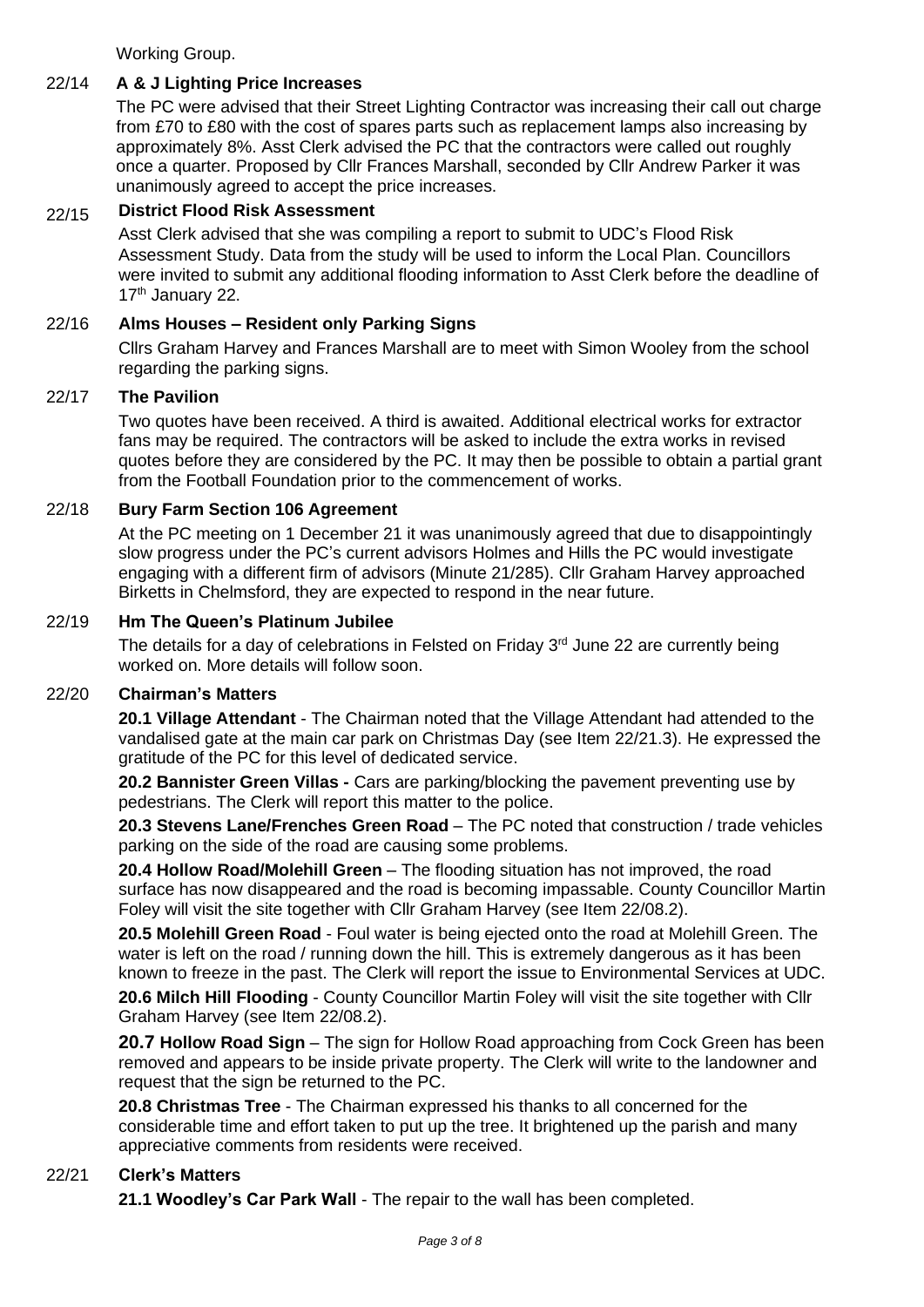**21.2 Bus Shelter (Jollyboys Lane North)** - The repair to the Bus Shelter has been completed.

**21.3 Vandalism of Gate to Car Park** - A report was received on Christmas Day that the gate to the car park at the top of Jolly Boys Lane North had been vandalised. It had been smashed open resulting in considerable damage and necessitating the temporary closure of the car park. A temporary fix facilitated the reopening of the car park pending the replacement of the gate. The Clerk reported the incident to the police.

**21.4 Oak Tree at Bannister Green** - The work to remove deadwood / trim back the side to rectify overhanging is scheduled for this month.

**21.5 Planting of Jubilee Oak Trees** - During their November meeting the PC agreed to plant Oak trees as part of an initiative commemorating Hm The Queen's Platinum Jubilee. (Minute 21/249.4) UDC agreed to supply the trees free of charge. One tree will be planted on each of: Bannister Green / Watch House Green / The Main Playing Field / The Nature Area. Cllr Andrew Parker kindly donated an Oak tree for Willows Green. It was suggested that a "Sorbus Aucuparia Mountain Ash" tree may be better than an Oak for Watch House Green. The Clerk will contact UDC to see if they are able to supply.

## 22/22 **Planning Applications and Decisions**

## **22.1 Applications to be Considered at the Next Planning Meeting on 18th January** [UTT/21/3736/HHF](https://publicaccess.uttlesford.gov.uk/online-applications/applicationDetails.do?activeTab=summary&keyVal=R4GLTEQNIUK00&prevPage=inTray) **Beretun Barn Cobblers Green Causeway End Road**

Proposed detached single storey garage, store and home office

## [UTT/21/3795/HHF](https://publicaccess.uttlesford.gov.uk/online-applications/applicationDetails.do?activeTab=summary&keyVal=R4YXIAQNJ3O00&prevPage=inTray) **Limeen 25A Station Road**

Conversion of existing loft space to provide 2 additional bedrooms and bathroom/shower roof. Provision of pitched dormer windows to rear elevation and Velux style roof windows to front elevation

## [UTT/21/3493/HHF](https://publicaccess.uttlesford.gov.uk/online-applications/applicationDetails.do?activeTab=summary&keyVal=R32PZ5QNI1S00&prevPage=inTray) **16 Evelyn Road Willows Green**

Proposed front and side extensions. Re-roofing including provision of dormer windows. Alterations including replacement roof to conservatory, with associated works - amended application to that approved and part implemented scheme under UTT/17/3085/HHF

## [UTT/22/0007/FUL](https://publicaccess.uttlesford.gov.uk/online-applications/applicationDetails.do?activeTab=summary&keyVal=R56ZWMQNJ7L00&prevPage=inTray) **Land East Of School Road And Main Road**

Erection of a Solar Photovoltaic Farm with an output capacity not to exceed 49.9MW of energy, with supporting infrastructure and battery storage, inverters and transformers, fencing and landscaping works (see Item 22/22.4)

## **22.2 Decisions Received since Previous Council Meeting**

## [UTT/21/3032/HHF](https://publicaccess.uttlesford.gov.uk/online-applications/applicationDetails.do?activeTab=summary&keyVal=R0ILCLQNGL300) **Beretun Barn Cobblers Green Causeway End**

Proposed detached garage/store with home office and storage area over

## **Application Withdrawn – 29 th November 2021**

## [UTT/21/2980/FUL](https://publicaccess.uttlesford.gov.uk/online-applications/applicationDetails.do?activeTab=summary&keyVal=R08LKWQNGEU00) **Sparlings Farm Braintree Road**

Section 73A Retrospective application for the change of use of former agricultural buildings and land for dog training. Proposed dog daycare with enclosed secure outdoor area.

## **Permission Granted – 2<sup>nd</sup> December 2021**

## [UTT/21/0606/FUL](https://publicaccess.uttlesford.gov.uk/online-applications/applicationDetails.do?activeTab=summary&keyVal=QP0UUZQNHFU00) **Seabrooks Farmhouse Braintree Road**

Proposed detached garage to be used in conjunction with dwelling approved under planning permission UTT/20/0436/FUL which is currently under construction

## **Permission Granted – 2<sup>nd</sup> December 2021**

## [UTT/21/3176/HHF](https://publicaccess.uttlesford.gov.uk/online-applications/applicationDetails.do?activeTab=summary&keyVal=R1BN5YQNH1A00&prevPage=inTray) **Cavendish Causeway End Road**

Proposed demolition of existing rear conservatory and erection of replacement single storey rear and side extension.

## **Permission Granted – 6 th December 2021**

## [UTT/21/3088/OP](https://publicaccess.uttlesford.gov.uk/online-applications/applicationDetails.do?activeTab=summary&keyVal=R0V7IBQNGRM00) **Land Between Hop House And Hillside Hartford End**

Outline application with all matters reserved except access for the erection of 4 no. dwellings.

**Permission Refused - 7<sup>th</sup> December 2021 'The level of rural amenity harm which would be** *caused through the coalescence of built form arising from the development would be both significant and demonstrable whereby the proposal would be contrary to Policy S7 of the*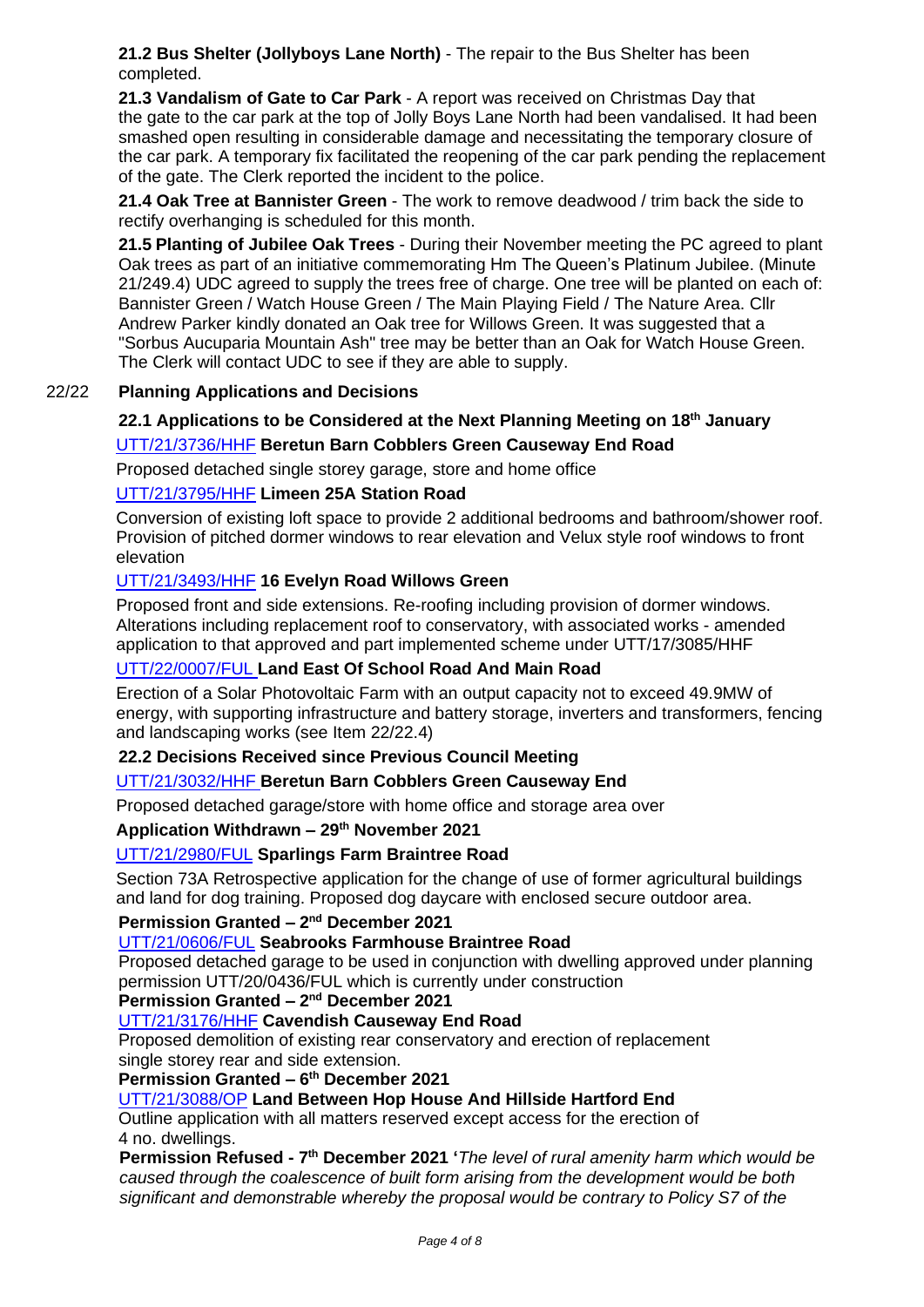*Uttlesford Local Plan (adopted 2005) and Policies FEL/CW1, FEL/HN5 and FEL/ICH4 of the Made Felsted Neighbourhood Plan - February 2020, whereby the development would fail to protect the particular character of the part of the countryside within which it is set and is a form of development which does not need to take place within the countryside'*

[UTT/21/3209/HHF](https://publicaccess.uttlesford.gov.uk/online-applications/applicationDetails.do?activeTab=summary&keyVal=R1MY13QN0AT00&prevPage=inTray) / [UTT/21/3210/LB](https://publicaccess.uttlesford.gov.uk/online-applications/applicationDetails.do?activeTab=summary&keyVal=R1MY1LQN0AT00&prevPage=inTray) **Mill House Cock Green Cock Green Road** Proposed revised scheme to that approved under UTT/21/1041/HHF - addition of roof lights to swimming pool roof.

**Permission Refused – 13th December 2021** *'it would, by virtue of its design, form and fenestration arrangements, cause significant harm to the character and appearance of the host listed building at Mill House'*

## [UTT/21/2818/LB/](https://publicaccess.uttlesford.gov.uk/online-applications/applicationDetails.do?activeTab=summary&keyVal=QZ7OECQNFUQ00) [UTT/21/2817/FUL](https://publicaccess.uttlesford.gov.uk/online-applications/applicationDetails.do?activeTab=summary&keyVal=QZ7OE4QNFUO00) **Blackleys Farm Milch Hill Lane Great Leighs**

The restoration, alterations and two storey and single storey extensions including partial demolition of later additions of the main farmhouse. The conversion of 2 no. vacant barns within historic farmstead including link extension and placement structures with associated landscaping, engineering and operational development and new vehicular access.

## **Permission Granted – 21st December 2021**

## [UTT/21/2766/HHF/](https://publicaccess.uttlesford.gov.uk/online-applications/applicationDetails.do?activeTab=summary&keyVal=QZ09PIQNFPQ00) [UTT/21/2767/LB](https://publicaccess.uttlesford.gov.uk/online-applications/applicationDetails.do?activeTab=summary&keyVal=QZ09PMQNFPS00) **Terleys Mole Hill Green Molehill Green Road**

Proposed single storey front extension and associated alterations

## **Permission Granted – 4 th January 2022**

## **22.3 Appeal Decisions Received since Previous Council Meeting**

## [UTT/21/0079/OP](https://publicaccess.uttlesford.gov.uk/online-applications/applicationDetails.do?activeTab=summary&keyVal=QMRZY3QNG2Z00) **Appeal Ref: APP/C1570/W/21/3272768 Land East Of Bannister Green Rayne Road**

Outline application with all matters reserved except access and landscaping for the erection of 9 no. detached dwellings

Appeal Dismissed - 2<sup>nd</sup> December 2021 *'the proposal for nine market dwellings would conflict with Policy HN5 of the Felsted Neighbourhood Plan 2018-2033 (NP) which restricts development outside of Village Development Limits other than for a number of exceptions, none of which apply in this case…. the proposed development would not provide a suitable location for housing, with regard to character and appearance. Therefore, it would conflict with LP Policy S7 and NP Policy HN5 which directs developments to within settlement boundaries. In addition, the scheme would conflict with NP Policy CW1 which resists development which results in the interruption or severance of the landscape character of the countryside among other things.'*

## **22.4 Other Planning Business**

## [UTT/22/0007/FUL](https://publicaccess.uttlesford.gov.uk/online-applications/applicationDetails.do?activeTab=summary&keyVal=R56ZWMQNJ7L00&prevPage=inTray) **Land East Of School Road And Main Road**

Erection of a Solar Photovoltaic Farm with an output capacity not to exceed 49.9MW of energy, with supporting infrastructure and battery storage, inverters and transformers, fencing and landscaping works

This application will be discussed at the next Planning Committee meeting on 18<sup>th</sup> January. The Committee recognised that the proposed Solar Farm was an emotive issue and therefore canvassed the views of the full PC before considering their response to the application. The PC had some reservations but were not strongly opposed to the application. They recognised that it is necessary to have sources of renewable energy in order to tackle Climate Change. These views will be taken into account when the application is considered at this month's Planning Committee meeting.

## 22/23 **There were no proposals for future agenda items**

There being no further business the meeting closed at 9.10 pm

Next Meetings:

| Next Planning Committee Meeting: Tuesday | 18 <sup>th</sup> January 22 online at 6.00 pm           |  |
|------------------------------------------|---------------------------------------------------------|--|
| Next Council Meeting:                    | Wednesday 2 <sup>nd</sup> February 22 online at 6.30 pm |  |

. The contract of the contract of the contract of the contract of the contract of the contract of the contract of the contract of the contract of the contract of the contract of the contract of the contract of the contrac 2<sup>nd</sup> February 2022

Chairman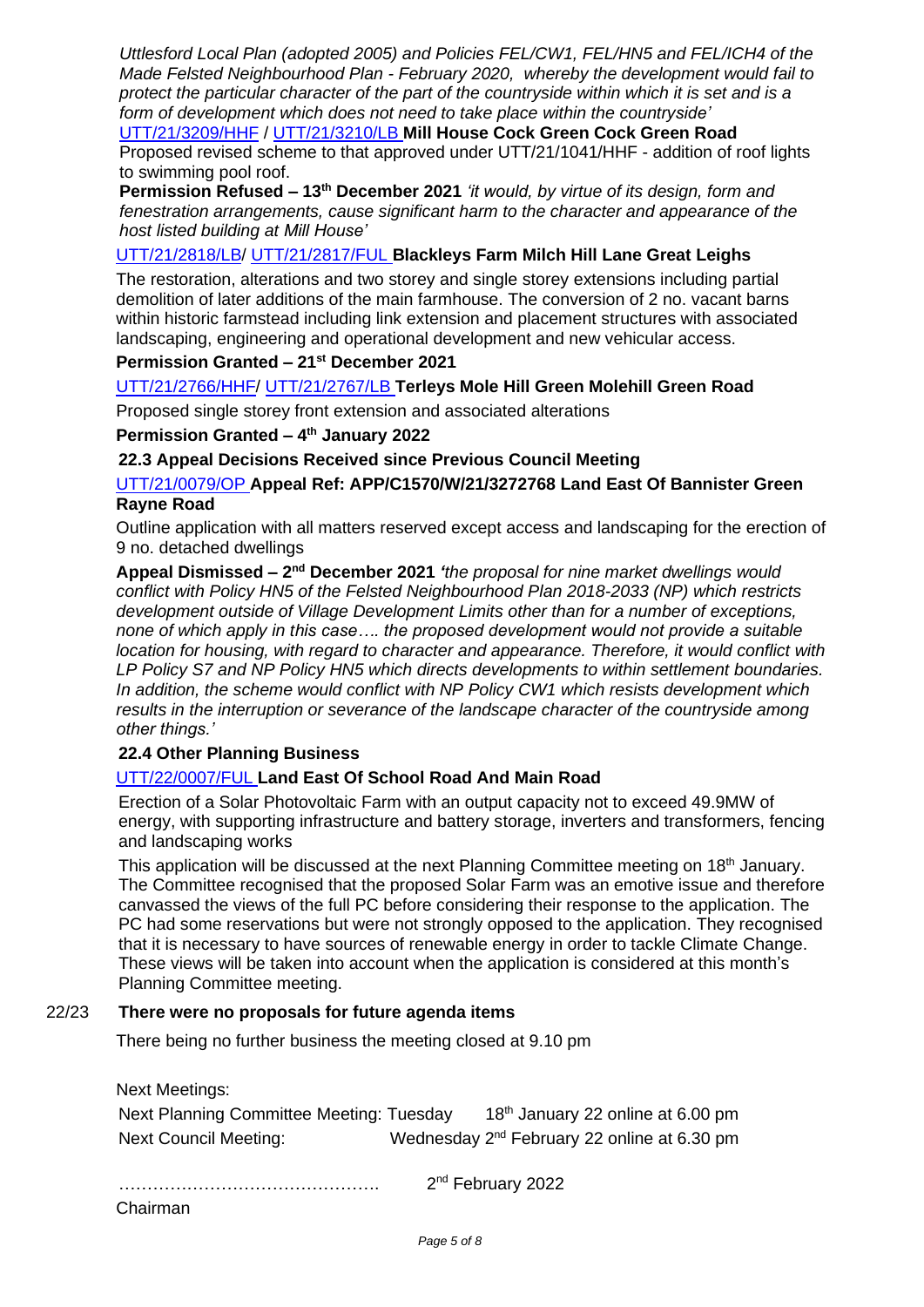## Correspondence List – January 2022

| 1.  | Coronavirus situation - Regular updates on the Coronavirus situation have been received from ECC,<br>UDC, EALC, NALC and other companies and organisations.                                      |
|-----|--------------------------------------------------------------------------------------------------------------------------------------------------------------------------------------------------|
| 2.  | UDC:                                                                                                                                                                                             |
|     | a) Council Group Meeting on 06/01 with new Chief Executive of UDC Peter Holt moved on-line (circ to<br>PC 22/12 - Cllr GH attended)                                                              |
|     | b) Climate & Biodiversity (circ to PC 8/12)                                                                                                                                                      |
|     | c) Community Safety Partnership's knife amnesty bin in Felsted at the Memorial Hall                                                                                                              |
|     | between 12.30-13.30 on 30th March 22. (circ to PC 10/01)<br>d) Housing Market Report for the Uttlesford district (circ to PC 12/01)                                                              |
|     |                                                                                                                                                                                                  |
| 3.  | ECC:                                                                                                                                                                                             |
|     | a) Closure of A120 11/12 December at A120/B1024 Colne Road junction for replacement of<br>electronic message signs. (circ to PC 3/12)                                                            |
|     | b)<br>Closure of Littley Park Lane 17th January 2022 for 5 days to enable ECC to undertake drainage<br>investigation. (circ to PC 27/12)                                                         |
|     | Closure of Stebbing Road 12 <sup>th</sup> and 19 <sup>th</sup> January 2022 to facilitate Openreach pole replacement<br>C)<br>works. (circ to PC 27/12)                                          |
|     | d)<br>Closure of Stebbing Road/Garnetts Lane commencing 24 <sup>th</sup> January 2022 for 10 days. This is to<br>enable Affinity Water to undertake meter installation works. (circ to PC 06/01) |
|     | e)<br>Roadshow re new electric minibus service (circ to PC 8/12)                                                                                                                                 |
|     | f)<br>Highways Highlights November/December edition (circ to PC 13/12)                                                                                                                           |
|     | Essex Pharmaceutical Needs Assessment 2022 Survey running until 24th Jan 22<br>g)                                                                                                                |
| 4.  | EALC:                                                                                                                                                                                            |
|     | a) Notice of AGM 22 <sup>nd</sup> September 22 - Hylands House Chelmsford. (circ to PC 3/12)                                                                                                     |
|     | b) Larger Local Council Forum 3rd March 22                                                                                                                                                       |
|     | c) Food Support Fund by ECC running until 25/2/22                                                                                                                                                |
|     | d) Regional Transport Strategy. Public Consultation running until 30/01/22 (circ to PC 13/12)                                                                                                    |
|     | e) Training Calendar for 2022 (circ to PC 06/01)                                                                                                                                                 |
|     | f) Healthwatch Essex survey re digital access to healthcare services (circ to PC 10/01)                                                                                                          |
| 5.  | SLCC – Petition to allow councils in England to have the choice to meet remotely.                                                                                                                |
| 6.  | Royal Mail response to PC complaint on behalf of residents of Hartford End                                                                                                                       |
| 7.  | Uttlesford Citizens Advice - Overview / Request for a donation (circ to PC 8/12)                                                                                                                 |
| 8.  | Resident Complaint re The Swan (circ to PC 04/01)                                                                                                                                                |
| 9.  | <b>Resident Letters:</b>                                                                                                                                                                         |
|     | a) Letter to Cllr Roy Ramm (circ to PC 13/12)                                                                                                                                                    |
|     | b) Request for footpath from top of Jolly Boys Lane North to Bus Shelter/Post Box                                                                                                                |
| 10. | Stansted Airport Watch (SAW):                                                                                                                                                                    |
|     | Minutes of the Saw, Parish & Town Council Liaison Group meeting 02/12/21. (fwd to ClIrs RF/AB 08/12)                                                                                             |
|     |                                                                                                                                                                                                  |
| 11. | AEF:                                                                                                                                                                                             |
|     | a) Member Update (fwd to Cllrs RF/AB 15/12)<br>b) Reminder of AGM on 15/12/21 (fwd to Cllrs RF/AB 10/12)                                                                                         |
|     | c) Member Update following AGM (fwd to Cllrs RF/AB 17/12)                                                                                                                                        |
|     | d) Details of virtual meeting between the AEF/ACF on 12/01/22 (fwd to ClIrs RF/AF)                                                                                                               |
|     |                                                                                                                                                                                                  |
| 12. | CPRE: a) December and January Campaign Updates (Circ.to PC 06/12 & 10/01)                                                                                                                        |
|     | b) Annual Campaigns Round Up (circ to PC 22/12)                                                                                                                                                  |
| 13. | RCCE - December Edition of the Warbler (circ to PC 03/12)                                                                                                                                        |
|     | Resident letter re Allotments                                                                                                                                                                    |
| 14. |                                                                                                                                                                                                  |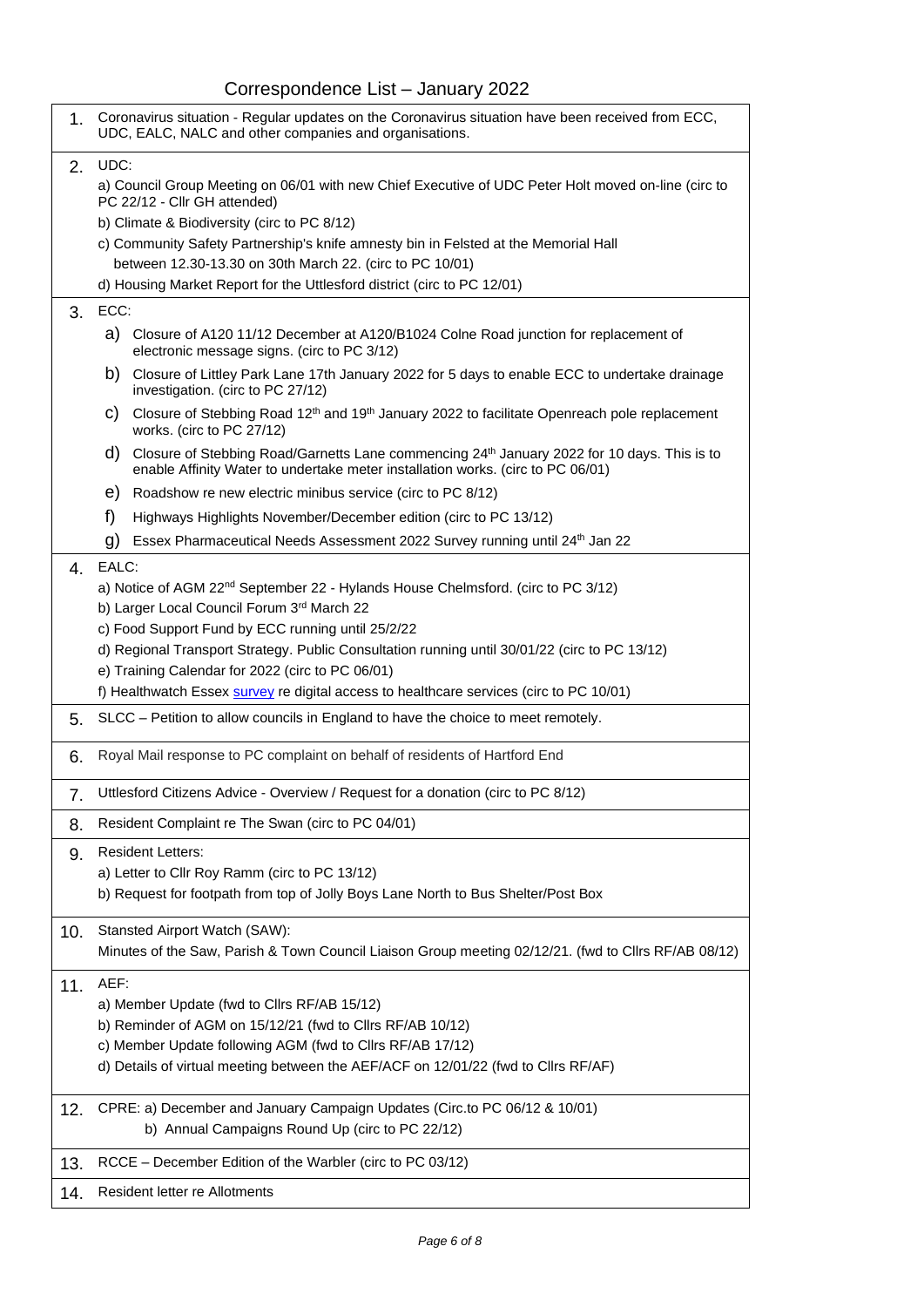## **Unpaid List – January 2022**

|                                         | Date                | Num<br>$\overline{\phantom{a}}$                            | $\mathbf{v}$<br>Memo                                                                                                                                                                                | Open Balance     | <b>Payment Reference</b>           |
|-----------------------------------------|---------------------|------------------------------------------------------------|-----------------------------------------------------------------------------------------------------------------------------------------------------------------------------------------------------|------------------|------------------------------------|
| Ambershire Ltd                          |                     |                                                            |                                                                                                                                                                                                     |                  |                                    |
|                                         | 07/12/2021 7100     |                                                            | 20ft Nordman Fir - Felsted Christmas Tree                                                                                                                                                           | 404.40           |                                    |
| <b>Total Ambershire Ltd</b>             |                     |                                                            |                                                                                                                                                                                                     |                  | 404.40 2201-01                     |
|                                         |                     |                                                            |                                                                                                                                                                                                     |                  |                                    |
| <b>Barbara Hollingsworth</b>            | 31/12/2021 Dec21    |                                                            | Unlocking car park 1 - Dec 2021                                                                                                                                                                     | 60.00            |                                    |
| Total Barbara Hollingsworth             |                     |                                                            |                                                                                                                                                                                                     |                  | 60.00 2201-02                      |
|                                         |                     |                                                            |                                                                                                                                                                                                     |                  |                                    |
| <b>Castle Water</b>                     |                     |                                                            |                                                                                                                                                                                                     |                  |                                    |
|                                         |                     | 01/12/2021 0006482154                                      | Ac # 2601428 - Allotment water supply (Mill Road) 01/10/21 to 31/03/22 - SPID 3013582456W14 - Me                                                                                                    | 72.93            |                                    |
|                                         |                     | 01/12/2021 0006474861                                      | Ac # 2595497 - Allotment water supply (Station Road) 01/10/21 to 31/03/22 - SPID 301337036XW1X -                                                                                                    | 97.54            |                                    |
| <b>Total Castle Water</b>               |                     |                                                            |                                                                                                                                                                                                     |                  | 170.47 Direct Debit                |
| <b>Command Pest Control Ltd</b>         |                     |                                                            |                                                                                                                                                                                                     |                  |                                    |
|                                         | 04/01/2022 825109   |                                                            | Rodent control visit - 05/01/22 to 05/04/22                                                                                                                                                         | 54.00            |                                    |
| <b>Total Command Pest Control Ltd</b>   |                     |                                                            |                                                                                                                                                                                                     |                  | 54.00 2201-03                      |
|                                         |                     |                                                            |                                                                                                                                                                                                     |                  |                                    |
| E.ON                                    |                     |                                                            |                                                                                                                                                                                                     |                  |                                    |
|                                         |                     | 03/12/2021 H1A7EAA99C                                      | AC # 0113 9823 6360 - Street light electricity for 01/11/21 to 30/11/21 - MPAN 1013095287825 - U                                                                                                    | 289.21           |                                    |
| Total E.ON                              |                     |                                                            |                                                                                                                                                                                                     |                  | 289.21 Direct Debit                |
|                                         |                     |                                                            |                                                                                                                                                                                                     |                  |                                    |
| <b>E.ON Next</b>                        |                     |                                                            |                                                                                                                                                                                                     |                  |                                    |
|                                         |                     |                                                            | 10/01/2022 KCR-5081E963-0001 CREDIT - Ac # A-5081E963 - MUGA electricity for period 03/11/21 to 31/12/21 - MPAN 1030072525215                                                                       | $-863.04$        |                                    |
|                                         |                     | 06/12/2021 KI-5081E963-0001<br>07/12/2021 KI-A7593EE9-0001 | Ac # A-5081E963 - MUGA electricity for period 03/11/21 to 30/11/21 - MPAN 1030072525215 - Meter<br>Ac # A-A7593EE9 - Pavilion electricity 18/10/21 to 30/11/21 - MPAN 1012485770570 - Meter # D11W5 | 494.23<br>54.85  |                                    |
|                                         |                     | 07/01/2022 KI-A7593EE9-0002                                | Ac # A-A7593EE9 - Pavilion electricity 01/12/21 to 31/12/21 - MPAN 1012485770570 - Meter # D11W5                                                                                                    | 38.12            |                                    |
|                                         |                     | 07/01/2022 KI-5081E963-0002                                | Ac # A-5081E963 - MUGA electricity for period 01/12/21 to 31/12/21 - MPAN 1030072525215 - Meter                                                                                                     | 368.81           |                                    |
|                                         |                     | 10/01/2022 KI-5081E963-0003                                | Ac # A-5081E963 - MUGA electricity for period 20/10/21 to 09/01/22 - MPAN 1030072525215 - Meter                                                                                                     | 103.46           |                                    |
| Total E.ON Next                         |                     |                                                            |                                                                                                                                                                                                     |                  | 196.43 Direct Debit                |
|                                         |                     |                                                            |                                                                                                                                                                                                     |                  |                                    |
| <b>HM Revenue &amp; Customs</b>         |                     |                                                            |                                                                                                                                                                                                     |                  |                                    |
|                                         | 31/12/2021 Dec21    |                                                            | PAYE/NI payment for Oct - Dec 2021                                                                                                                                                                  | 646.56           |                                    |
| Total HM Revenue & Customs              |                     |                                                            |                                                                                                                                                                                                     |                  | 646.56 2201-14                     |
| <b>Holmbuild Ltd</b>                    |                     |                                                            |                                                                                                                                                                                                     |                  |                                    |
|                                         | 13/12/2021 13Dec21  |                                                            | Repairs to damaged bus shelter - covered by insurance payment less excess of £400                                                                                                                   | 1,656.00         |                                    |
| <b>Total Holmbuild Ltd</b>              |                     |                                                            |                                                                                                                                                                                                     | 1,656.00 2201-04 |                                    |
|                                         |                     |                                                            |                                                                                                                                                                                                     |                  |                                    |
| <b>JCM Services</b>                     |                     |                                                            |                                                                                                                                                                                                     |                  |                                    |
|                                         | 23/12/2021 INV-1032 |                                                            | Tree works within Churchyard - raise crowns to 10ft, remove epicormic growth from limes, face ba                                                                                                    | 356.40           |                                    |
|                                         | 09/01/2022 INV-1034 |                                                            | Dismantle and remove Christmas tree                                                                                                                                                                 | 60.00            |                                    |
| <b>Total JCM Services</b>               |                     |                                                            |                                                                                                                                                                                                     |                  | 416.40 2201-05                     |
|                                         |                     |                                                            |                                                                                                                                                                                                     |                  |                                    |
| <b>NEST Pensions</b>                    | 31/12/2021 Dec21    |                                                            |                                                                                                                                                                                                     | 49.42            |                                    |
| <b>Total NEST Pensions</b>              |                     |                                                            | Pension Contribution - H Read - Dec21                                                                                                                                                               |                  | 49.42 Direct Debit                 |
|                                         |                     |                                                            |                                                                                                                                                                                                     |                  |                                    |
| <b>North End Nurseries</b>              |                     |                                                            |                                                                                                                                                                                                     |                  |                                    |
|                                         |                     | 21/11/2021 AC028.00118                                     | 300x Crataegus Monogyna, rabbit guards, canes                                                                                                                                                       | 397.20           |                                    |
| <b>Total North End Nurseries</b>        |                     |                                                            |                                                                                                                                                                                                     |                  | 397.20 2201-06                     |
|                                         |                     |                                                            |                                                                                                                                                                                                     |                  |                                    |
| <b>NPower Business Solutions</b>        |                     |                                                            |                                                                                                                                                                                                     |                  |                                    |
|                                         |                     | 01/12/2021 IN02383856                                      | AC # A0009232099 - Street light electricity for 01/12/21 to 31/12/21 - MPAN 1013095287825 & 1013                                                                                                    | 365.54           |                                    |
| <b>Total NPower Business Solutions</b>  |                     |                                                            |                                                                                                                                                                                                     |                  | 365.54 Direct Debit                |
| <b>Officials - Salaries</b>             |                     |                                                            |                                                                                                                                                                                                     |                  |                                    |
|                                         |                     | 31/12/2021 Dec 21 - Salary                                 |                                                                                                                                                                                                     | 1,895.54         |                                    |
| <b>Total Officials - Salaries</b>       |                     |                                                            |                                                                                                                                                                                                     |                  | 1,895.54 2201-07, 2201-08, 2201-09 |
|                                         |                     |                                                            |                                                                                                                                                                                                     |                  |                                    |
| <b>Officials - Expenses</b>             |                     |                                                            |                                                                                                                                                                                                     |                  |                                    |
|                                         |                     |                                                            | RFO Expenses - Dec 2021 - home working allowance, mileage                                                                                                                                           |                  |                                    |
|                                         |                     | 31/12/2021 Dec 21 - Exp                                    | Asst Clerk Expenses - Dec 2021 - home working allowance, mileage<br>Clerk's expenses - Dec 2021 - Zoom subscription, Google Suite, working from home allowance, mont                                | 169.01           |                                    |
| Total Officials - Expenses              |                     |                                                            |                                                                                                                                                                                                     |                  | 169.01 2201-07, 2201-08, 2201-09   |
|                                         |                     |                                                            |                                                                                                                                                                                                     |                  |                                    |
| P Judge Construction Services Ltd       |                     |                                                            |                                                                                                                                                                                                     |                  |                                    |
|                                         | 09/01/2022 292      |                                                            | Repairs to brickwork at Woodleys Car Park                                                                                                                                                           | 810.00           |                                    |
| Total P Judge Construction Services Ltd |                     |                                                            |                                                                                                                                                                                                     |                  | 810.00 2201-10                     |
|                                         |                     |                                                            |                                                                                                                                                                                                     |                  |                                    |
| <b>PKF Littlejohn</b>                   |                     | 10/01/2022 SB20214434                                      | External Audit for 2020-21 financial year - Additional invoice for Ratepayer Queries                                                                                                                | 426.00           |                                    |
| Total PKF Littlejohn                    |                     |                                                            |                                                                                                                                                                                                     |                  | 426.00 2201-11                     |
|                                         |                     |                                                            |                                                                                                                                                                                                     |                  |                                    |
| S P Barnard                             |                     |                                                            |                                                                                                                                                                                                     |                  |                                    |
|                                         | 31/12/2021 Dec21    |                                                            | Village attendant - Dec 2021                                                                                                                                                                        | 1,040.00         |                                    |
| Total S P Barnard                       |                     |                                                            |                                                                                                                                                                                                     |                  | 1,040.00 2201-12                   |
|                                         |                     |                                                            |                                                                                                                                                                                                     |                  |                                    |
| <b>SADS UK</b>                          |                     |                                                            |                                                                                                                                                                                                     |                  |                                    |
| <b>Total SADS UK</b>                    |                     | 22/12/2021 H Read 001                                      | 1x adult defib pads and charge stick                                                                                                                                                                | 79.31            | 79.31 2201-13                      |
|                                         |                     |                                                            |                                                                                                                                                                                                     |                  |                                    |
| <b>TOTAL</b>                            |                     |                                                            |                                                                                                                                                                                                     | 9,125.49         |                                    |
|                                         |                     |                                                            |                                                                                                                                                                                                     |                  |                                    |